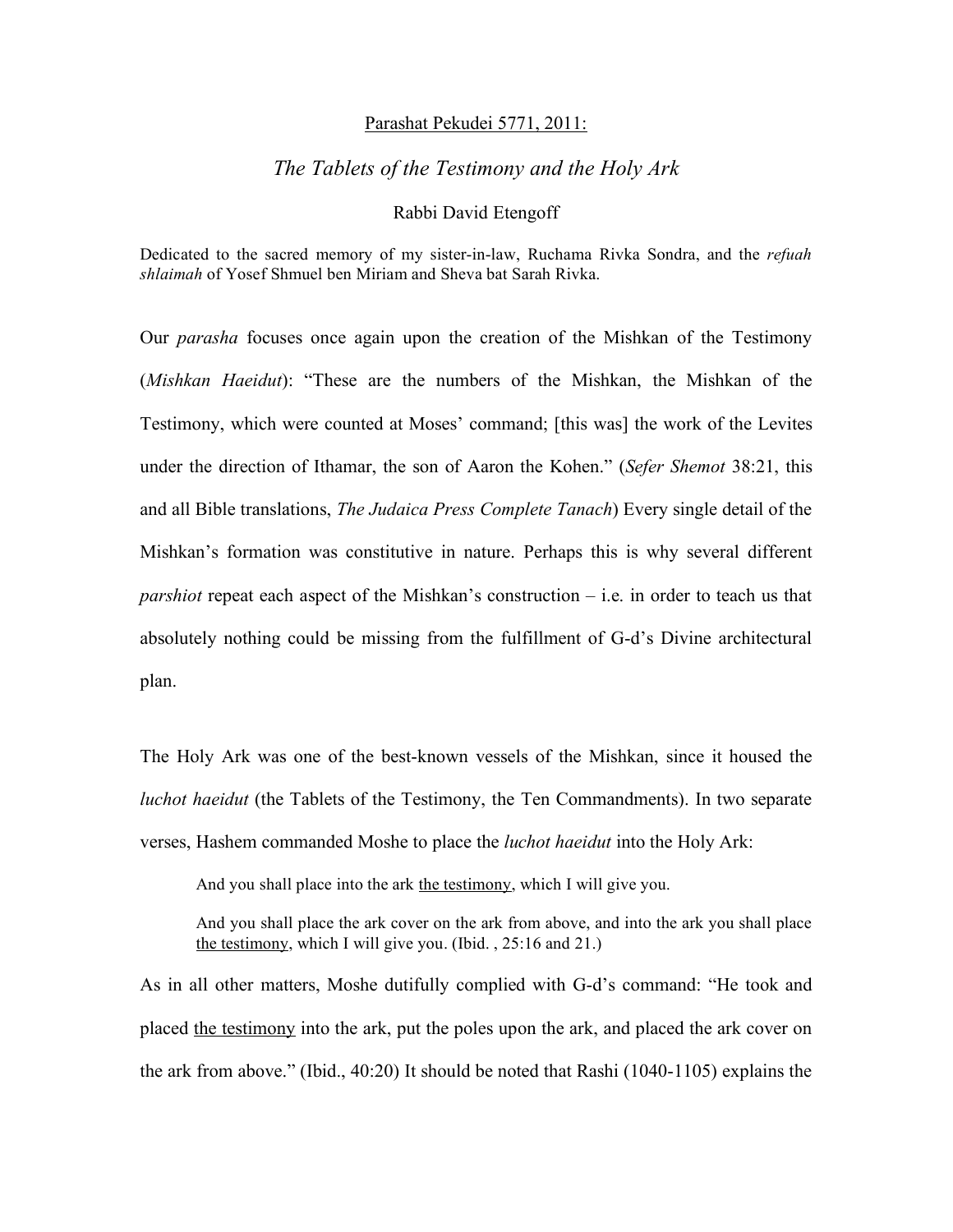expression "the testimony" ("*haeidut*") as referring to the Tablets of the Ten Commandments. (*Sefer Shemot* 40:20) Thus, whenever the word "*haeidut*" is used, we may legitimately interpret it as referring to the tablets upon which the *Aseret Hadibrot*  (Ten Commandments) were inscribed.

Rashi was troubled by the repetition of G-d's command to Moshe to place the *eidut* into the *aron hakodesh* (the Holy Ark): "And you shall place into the ark the testimony," and "and into the ark you shall place the testimony." Rashi's response (*Sefer Shemot* 25:21) to this quandary was driven by his renowned intellectual honesty and integrity: "I don't know why ("*lo yada'ati*) this was repeated since the Torah has already stated: 'And you shall place into the ark the testimony.'" Undaunted, the Prince of Commentators provided a likely explanation for the Torah's reiteration that conceptually connects all three of our *pasukim* (*Sefer Shemot* 25:16, 21 and 40:20):

One may say that it intends to tell us that while the ark is still by itself – *i. e.* without the cover – he should first put the Testimony into it, and only afterwards should he put the cover on it *for the first time*. Thus indeed do we find: that when he (Moses) erected the Tabernacle it is stated, "He took and placed the testimony into the ark," and afterwards it says, "and placed the ark cover on the ark from above." (Translation, M. Rosenbaum and A.M. Silberman, *Pentateuch with Targum Onkelos, Haphtaroth and Prayers for Sabbath and Rashi's Commentary*)

I would like to provide another explanation for this duplication, focusing upon the phrase "you shall place." I believe that the key word here is the pronoun "you." In other words, Hashem commanded Moshe, and Moshe alone, to place the *luchot haeidut* into the *aron hakodesh*. The question, of course, is: "Why?" Other people were engaged in the myriad actions that collectively led to the completion of the Mishkan. What, then, was so special about placing the *luchot haeidut* into the Holy Ark? In my view, Hashem was teaching Moshe, and the entire Jewish people, a far-reaching and depth-level lesson, namely; each